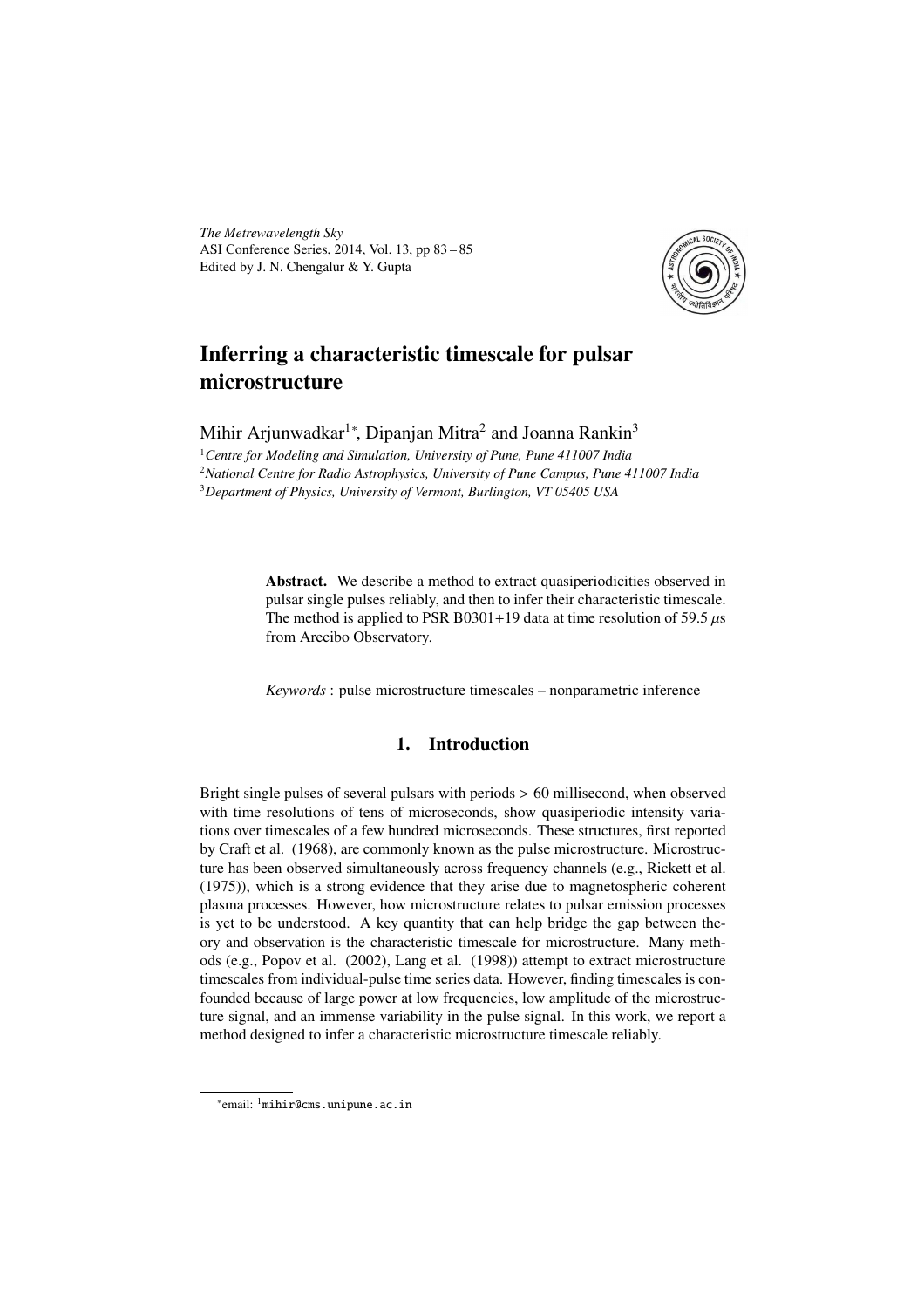

Figure 1. An illustration of our method for inferring microstructure timescales; see text for description.

## 2. Methodology

Visual inspection of a large number of single pulses (not shown) suggests that the microstructure of interest is a quasiperiodic signal riding on top of a broad pulse envelope with modulating subpulse structures and noise. Hence, we concentrate on finding the dominant periodicity  $P_{\mu}$  of the microstructure. Our 3-step procedure extracts this information from each pulse as follows: (1) We de-noise every pulse using a model-independent nonparametric regression method (Aghamousa et al. (2012) and references therein). The fit thus obtained is an optimally smoothed noise-free version of the pulse. (2) We estimate the "envelope" for each pulse using a kernel smoother (Wasserman 2004) using heuristic bandwidth (i.e., smoothing window size). The difference between the fit and this envelope is the estimated microstructure. (3) To extract characteristic timescales in the microstructure, we use three standard estimators (Brockwell & Davies 2002) of the power spectrum: the raw periodogram, the Blackman-Tukey estimator with a Hanning window, and an estimator based on a